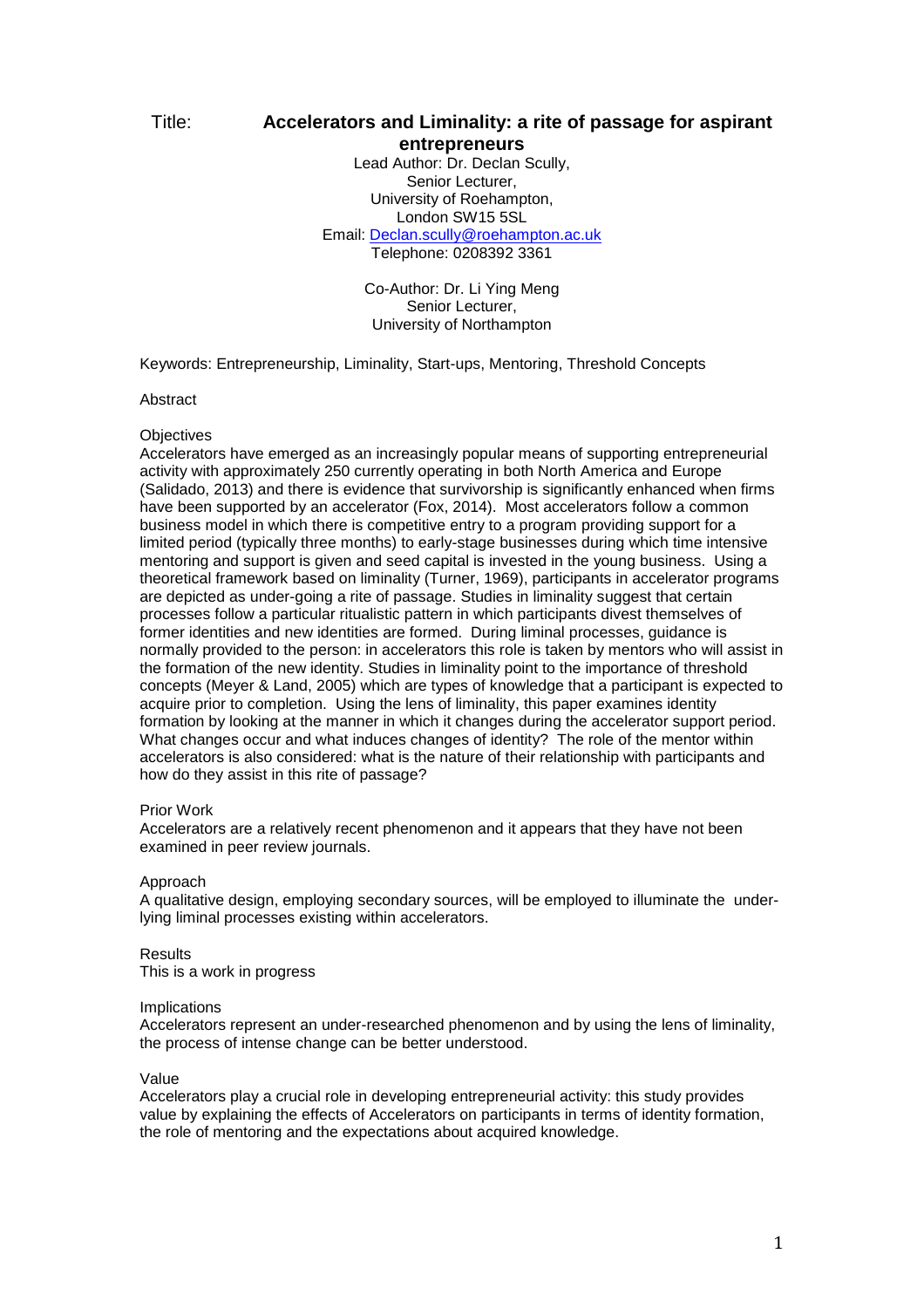#### **Accelerators: an overview and a theoretical gap**

This paper aims to apply the theoretical lens of liminality to accelerators. A brief overview of accelerators will explain their importance and relevance to the entrepreneurial ecosystem. However, despite their importance, little has been written about them which has attempted to apply a theoretical focus to explaining the manner of their operation. This exploratory paper applies liminality as a means of illuminating the ritualistic nature of accelerators.

Accelerators are a form of support for early stage businesses. They represent a relatively recent phenomenon with the earliest  $- Y$  Combinator – having been created in 2005. By 2015, more than US\$10 Billion had been invested in more than 5,000 companies participating in accelerator programs has been made (Seed-DB, 2015). Accelerators have also gained in prominence due to the success of a number of major corporations, such as AirBnb, Reddit and Dropbox that have been supported by means of accelerators. Within the ecosystem of forms of start-up support within the United State, the accelerator community has arrived at a level of maturity which has been characterised by one commentator as a "key contributor to the rate of business startup success" (Dempwolf, 2014: 6). Accordingly this research is of some significance in leading to a greater understanding of their workings.

According to a database dedicated to tracking the sector, the number of accelerator funds has grown from 51 in 2009 to more than 200 in 2012 (Crunchbase, 2013). The earliest forms of accelerators were involved exclusively in the technology sector but more recently there has been a general expansion in the areas of activity covered by accelerators to include healthcare, media, and finance. Accelerators have a distinctive model for supporting early stage businesses which includes several key elements: an intensive selection process, sometimes on a global scale. All members of the cohort will begin and end the program together. The group will constitute a distinctive cohort or batch and like College students or Investment bankers they will always subsequently refer to themselves by the batch year and designation. The cohort will typically be allocated a collective descriptor( such as SB2013, meaning Summer Batch 2013 and within the cohort, the members can refer to each other as "batchmates". Seed investment into the firm will be made in return for equity being ceded to the Accelerator. Once inside the accelerator, the firm will be subject to an intense period of (normally) 13 weeks in which they are intensively mentored and advised on how best to take their business to the next level of development. The period in the accelerator culminates with a "demo day" during which member firms pitch for investments from outside investors.

The organisers of the accelerator are for profit organisations and will make an investment in the businesses entering the accelerator (which in the case of Y Combinator, a leading accelerator is US120,000) and in return a small amount of equity (7% in the case of Y Combinator )will be ceded to the accelerator (Dempwolf, 2014; Smith and Hennigan, 2013). The accelerator will require attendance from the participant businesses, intensive mentoring will be provided and access is offered to a substantial network of contacts of investors and advisors (Cohen, 2013). Shared work space will not normally be provided but space for meetings is made available in most accelerators (Atkins, 2011). Accelerators represent an ecosystem (Cohen and Hochberg, 2014) which improve information search efficiency by helping businesses to access funds from investors and for investing firms they are able to identify firms with potentially strong business plans.

Existing research on the emerging field of accelerators is still relatively under-developed and there is a conspicuous absence of research which has sought to apply a theoretical foundation to the processes undertaken within accelerators. Accordingly, the principal purpose of this article is to apply the lens of liminality as a means of clarifying the underlying processes of accelerators

#### **Introduction to Liminality**

Studies on liminality originated with Van Gennep (1909), an anthropologist, who put forward a three-part schema for depicting social transitions in his seminal work, *Les rites de passage* (1909). However, it was from the 1960s onwards, with the contribution of Victor Turner (1967, 1975) that this schema gained wider recognition. Turner (1967) began by retrospectively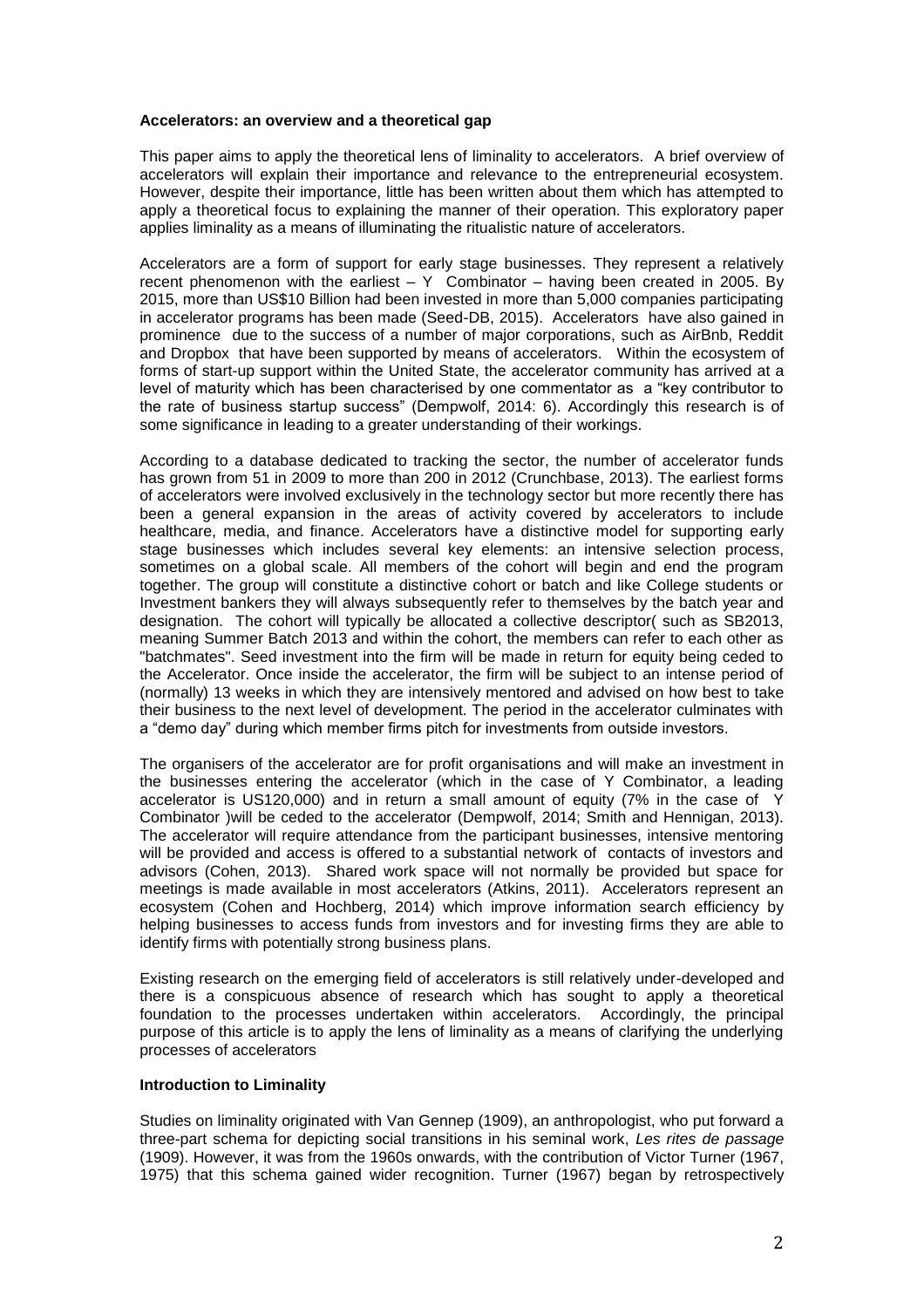applying the lens of liminality to his own fieldwork on rites of passage within tribal societies and more recently it has been applied in the field of management studies to organizational studies (Beech 2011, Garsten 1999). The seminal importance of van Gennep's work lies in the three-part schema he put forward to describe social transitions such as those between childhood and adulthood, from a single life to marriage, and other changes of social status. These transitions represent the attainment of important human milestones, but van Gennep's central contribution was that he identified commonalities among these transitions.

According to van Gennep (1909), social transitions were made up of a three-stage process which began with a period of separation from the current social status of the initiate in which they are stripped of their current status and a withdrawal from their current surroundings. In African tribal societies, an warrior undergoing initiation would go into the bush, away from his tribal home. A period of separation depicts a metaphorical ending of their current status. It is then followed by the liminal stage, the second stage in the process. This stage is a transition stage between the current stage which has just ended and the commencement of the new status. It marks a period of ambiguity and uncertainty. During this period, identity reconstruction takes place as initiates are introduced to the requirements and responsibilities of their new role. It typically involves enculturation and guidance from elders within the society of the practices of their new role (Turner, 1967). At the end of the liminal period, the initiate is ready for the final stage of the process in which they will assume their new role and be reassimiliated into their society. Academic interest in liminality has led to it being applied to gain insights into human activities related to situations characterised by ambiguity, identity changes and status-related uncertainties. Organisational researchers have applied the notions connected with liminality to the construction of identities (Beech 2011), to management consultancies (Czarniawska and Mazza, 2003), and to workers in temporary employment (Garsten, 1999). However, as noted by Beech (2011), extant research has focused on the characteristics of liminality– in the sense of just reviewing the second of the three stage process enunciated by van Gennep- without mapping out the entire three stage process.

The central purpose of this article is to apply the three stage process put forward by van Gennep (1909) to examine the activities of accelerators in order for us to gain a greater understanding of the underlying processes in operation. In particular, accelerators have a distinctive business model which represents a process in which entrepreneurial identities are formed and this article is designed to make a contribution to the existing literature in this field.

# **Theoretical Development and methodology**

In the following section, propositions are developed with a view to examining the extent to which existing theory regarding liminality can help to explain the underlying processes of accelerators. An extensive literature review of mainstream academic literature as well as grey literature such as blogs was carried out. The purpose of this section is to map out some aspects of liminality and to then examine the extent to which current practices within accelerators conform to the three part process set out by van Gennep( 1909).

#### **Stage one: accelerators and the pre-liminal stage**

A common characteristic of rites of passage is a requirement for participants to detach themselves from their existing state (Turner, 1967). This is seen most commonly in a physical detachment and a removal of their current status occurring for the initiate. In tribal societies, it is seen in young warriors withdrawing from their homes and being taken away so that they are separated from their current existence. In the context of students entering higher education, van Gennep's three part model has been applied by Tinto (1988) who sought to explain successful student integration into higher education. The process of becoming a student would, according to Tinto(1988), require an initial departure from the student's existing world before integration into becoming a student could occur (Tinto, 1988), which implied a severing of childhood ties. This aspect of separation can be a very severe experience for people as they are removed from familiar environments. Turner (1967) refers to the separation as being akin to death in the sense that initiates are consciously ending one phase in order to proceed to the liminal phase. In doing so, initiates disavow themselves of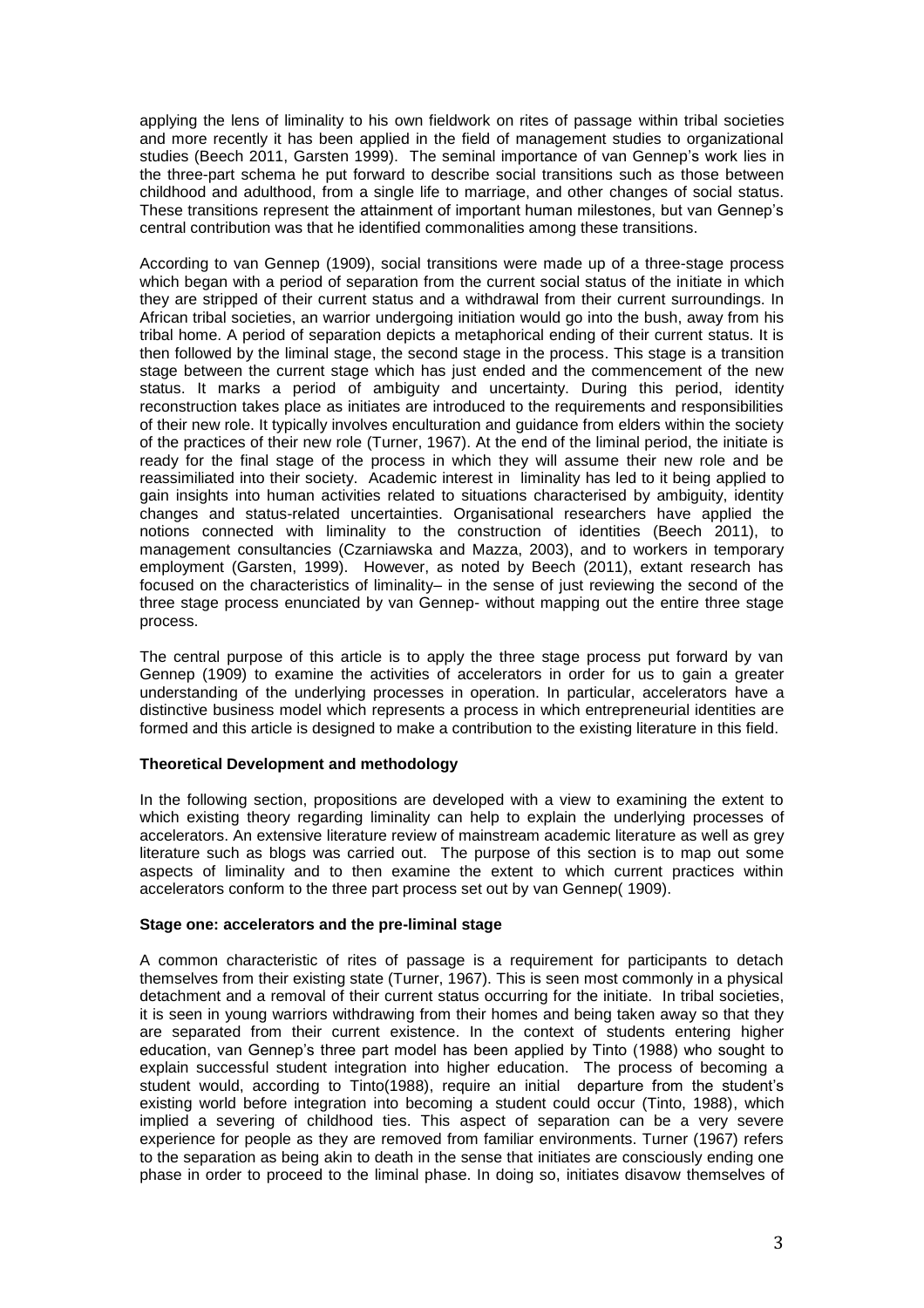their existing world in order to move towards another. They divest themselves of their existing identity in order to eventually assume a new identity. In some rituals this is also seen in the adoption of a new name (Cohen, 1964) as a means of leaving their prior identity behind. The following proposition is put forward:

Proposition 1: Accelerators utilise a practice of separation for participants from their existing environs.

## **Stage 2: Accelerators and the liminal stage**

The liminal stage represents the second and most important part of the process for initiates. It is a period during which the transformation process is felt most acutely by the initiate. Turner referred to this stage as "ambiguous, neither here nor there, betwixt and between all fixed points of classification" ( Turner, 1974:232). All of the initiates are frequently combined into a common group with a shared lack of status (Winslow, 1999). The position of the initiates is without definition: Turner (1967: 95) describes their status in the liminal stage as : "a society's secular definitions do not allow for the existence of not-boy-not-man, which is what a novice in a male puberty rite is (if he can be said to be anything)."

The liminal stage represents a "becoming" (Baumeister and Leary, 1995) as identities are transformed. The role of the elders within the community plays a key role during the transformation. It is the elders who will challenge and test the worthiness of the initiates. The initiates are "submitted to ordeal by initiated seniors or elders" (Turner, 1981:154). They have complete power over the initiate who is expected to behave with complete obedience and subservience. Furthermore, transgressions from the initiate are likely to be handled with severity: the worst will lead to expulsion but being chastised by elders will be a common occurrence.

The initiate is treated as "a tabula rasa, a blank slate, on which is inscribed the knowledge and wisdom of the group, in those respects that pertain to the new status" (Turner, 1967: 104). The initiates are invited "to learn from the ways in which their "wisest predecessors" have attempted to make sense of these mysteries and difficulties" (Turner, 1974:242).

Among the initiates a strong bonding and sense of community develops: Turner describes this as communitas (1969: 94). Initiates are undergoing a shared experience and commonly suffer from the ambiguity and uncertainty of the liminal stage. Communitas is the coming together of the initiates to engage in mutual support: they have a common need for sensemaking of the transition they are all experiencing. Communitas is seen in situations where the initiates can meet among themselves in places where they can share their experiences of liminality. Opportunities for socializing, often over meals (Czarniawska and Mazza, 2003) will provide opportunities for communitas to operate.

The following propositions are put forward:

Proposition 2: During the liminal phase, communitas will develop among the members of the cohort.

Proposition 3: During the liminal phase, initiates will be instructed in threshold concepts appropriate for the completion of the accelerator program by means of mentors

Proposition 4: During the liminal phase, organisers of accelerators are seen to allow for the inversion of their status

#### **Stage 3 – Accelerators and the reassimilation process**

The final stage of the process is a re-assimilation of the initiate back into their society, albeit at a more elevated position. Such occasions are associated with ceremonial activities: the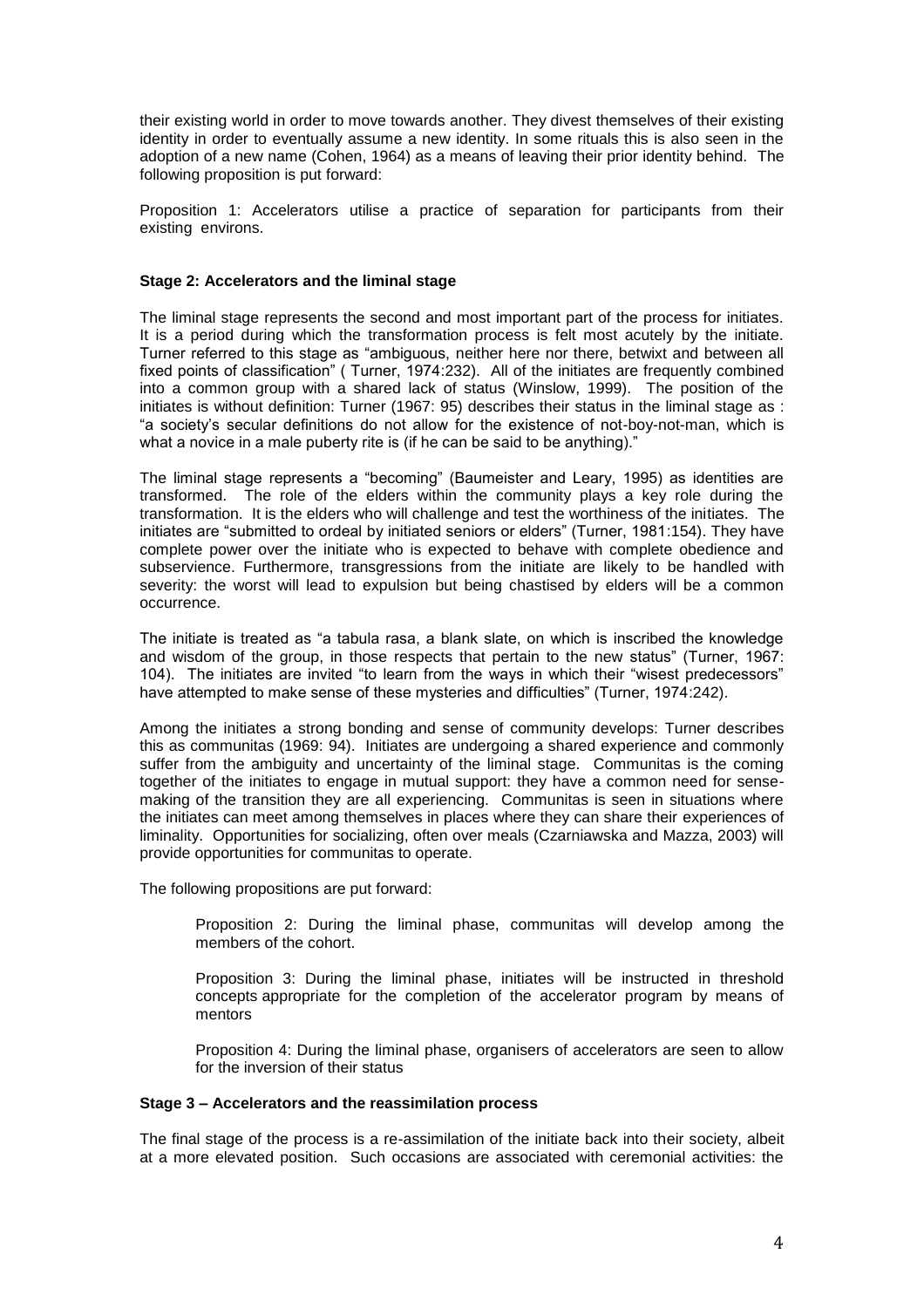donning of particular clothing, regalia, the giving of gifts and other gestures calculated to make the event memorable for everyone attending.

Existing research on accelerators has identified several problems associated with researching this type of business. Cohen and Hochberg (2014) point to the difficulty of researching accelerators given that they represent such a new phenomemon which is worthy of longitudinal study. Furthermore, accelerators involve companies that are frequently involved in launching products with great commercial sensitivity requiring privacy in order to protect their intellectual property. The accelerators are closed societies whilst they are running and the participants are likely to be reluctant to share their experiences with anyone outside of their community. For the purposes of this article reliance has been placed on secondary sources in order to overcome some of these problems. Former participants of accelerators are sometimes prepared to explain their experiences either to journalists or on forms of social media such as blogs. Accordingly, reliance has been placed on these forms of sources in researching accelerators.

The following proposition is put forward:

Proposition 5: The liminal phase culminates with an opportunity to present themselves to the outside world as having a new identity

## **Findings**

The structure of accelerator programs requires participants to attend the premises of the accelerator. Given that many accelerator programs (e.g., Y Combinator) recruit both nationally as well as globally, this does necessitate a relocation away from the existing home of some participants. This implies a dislocation for the affected parties, a sense of departing from a place of some accustomed familiarity to a place with potentially a different culture and practices to those of their current abode. Participants on accelerator programs are made aware that strong commitments in terms of the number of hours spent whilst within the accelerator and the intensity of the experience implies that some measure of detachment from existing home-life commitment will be necessitated. Again, the process of accelerators implies a process of separation for participants.

Some accelerator programs require that the premises are used as a work-space but this practice is not universal. For example, Y Combinator specifically states that participants are not able to use the premises as work space; other prominent accelerator programs, such as 500 startups are willing to allow their premises to be used a workspace. However, the premises of the accelerator as depicted as the place where the transition will take place in the life of the participants. On entering the accelerator a clear hiatus occurs between their prior existence and the life they are to begin. The first proposition, which concerned the extent to which a practice of separation for participants from their existing environment took place was supported.

The second proposition concerned the period of liminality within the accelerator. In particular, the extent to which participants were initiated into a deeper understanding of the ways and means of the accelerator. In academic literature concerned with transitional students in higher education an emerging body of work has focussed on threshold concepts which are depicted as bodies of knowledge which are deemed to be essential in order for students to proceed with their studies. (Meyer and Land, 2013). Within accelerators it is possible to see that bodies of knowledge are transferred to participants in several ways. The first occurs through the mentoring process. Mentoring meeting occur regularly during the period within the accelerator and they represent an opportunity for participants to gain knowledge to help with their transition. This knowledge could relate to the practices and requirements to succeed within the accelerator. In particular, it will be devoted to assisting the participants to get a better understanding of how to successfully raise money at the pitch meeting.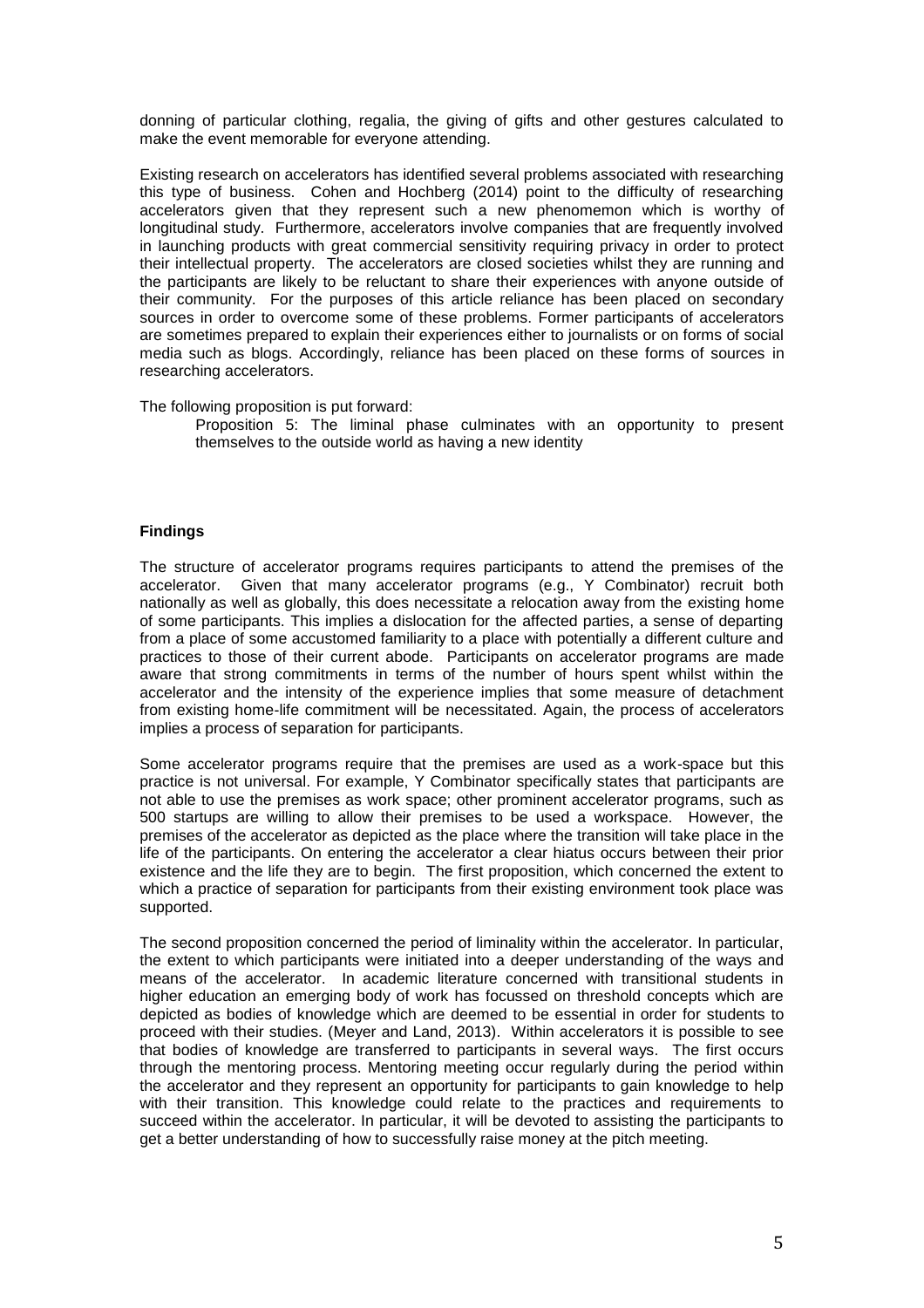Within an organisational context, Mentoring is a developmental process that supports and facilitates learning. It can be categorised into four types: cognitive, skill-based, affectiverelated learning and social networks (Eraut, 2004). The approach to mentoring within accelerators is a formal learning relationship (Jones 2012) where mentors are influential, highly-placed individuals with a superior level of know-how and expertise edge and provide guidance on advancement to their mentees (St-Jean and Audet 2009). During the mentoring relationship, the mentee is able to develop as both at an entrepreneurial and an individual level (St-Jean and Audet 2009). Mentorship is one of the key aspects observed across accelerators and in general it leads to positive accelerator outcomes and through them, to long-term firm success outcomes for the start-ups participating in accelerators. For example, Mejia and Gopal (2015) found that startups that participate more in mentorship events have higher likelihood of achieving short-term outcomes during the accelerator, such as the release of a prototype and generating revenue for the first time; Similarly, startups that develop more investor ties during the accelerator survive and raise capital at a higher rate; Finally, certain short-term accelerator outcomes also increase the chances of survival and investment.

The position of the organisers of the accelerator also has a role in the creation of the liminal experience. Turner points to the practice of village elders who participate in initiation ceremonies who exhibit a willingness to invert their position with respect to the initiates. Ordinarily, the elders in liminal processes are customarily very strong and demand absolute obedience from participants. Equally, the physical and emotional demands made on initiates is likely to be strong. An alumni of one accelerator described the experience in the following manner: "YC left me more scared and yet with more optimism and excitement than any other three-month period I have lived through. YC is hard. You're stressed out. You're underslept. You think your company is on the verge of collapse (and the companies of some of the people around you are). The partners' advice is brutal — brutally honest and unvarnished in its delivery. YC is relentless. Difficult. Stressful. Thrilling. Unforgettable. Worthwhile" (Townsend, 2014).

The elders have the ability to expel anyone who they deem to be unworthy of completion. However, Turner points to the widespread practice of elders allowing themselves to adopt lowly behaviour towards initiates and to behave with extreme modesty in the company of the initiates who are treated with elevated (and uncommonly high levels of respect. In social situations this is seen in situations where the tribal chief permits joking and informality with initiates.

In the context of accelerators, it is possible to draw some parallels with such behaviour. The leaders of the accelerators are people of enormous influence and power and their approval is constantly sought by participants. However, there is evidence of their willingness to adopt more modest positions regarding the participants. This is seen in particular in the context of weekly dinners. Certainly, in some situations it has been shown that leaders of accelerators have been prepared to even cook meals for the participants. The leaders of the accelerators socialise with participants at weekly dinners. There are opportunities for informality and for barriers to be lowered between the accelerator leaders and the participants. Townsend (2014) described it in the following manner: "Batchmates are always willing to offer help with a product question or support you when you're down (and there will be times when you're down). It's hard to come out of Tuesday dinners without feeling energized because you've gotten that emotional lift (and competitive spirit) from your batchmates".

The third proposition relates to the existence of communitas. Turner (1967) pointed to the emergence of strong bonding among participants undergoing initiation ceremonies. In situations where participants are undergoing a shared liminal experience there are shared, common experiences. These have the effect of bringing the participants together: it leads them to jointly engage in sense-making of an experience which is characterised by uncertainty and ambiguity. In the context of accelerators there is evidence that communitas does develop, Participants are members of a defined cohort. They are equivalent in having to under-go a common process. They have equivalence in the sense that their prior rank and status has been stripped away for the duration of their stay in the accelerator. There are opportunities for communitas to form in liminal spaces. An example of the experience can be seen in the account of someone who passed through Y Combinator who described the experience in the following way: "Batchmates make fast friends who stick with you long after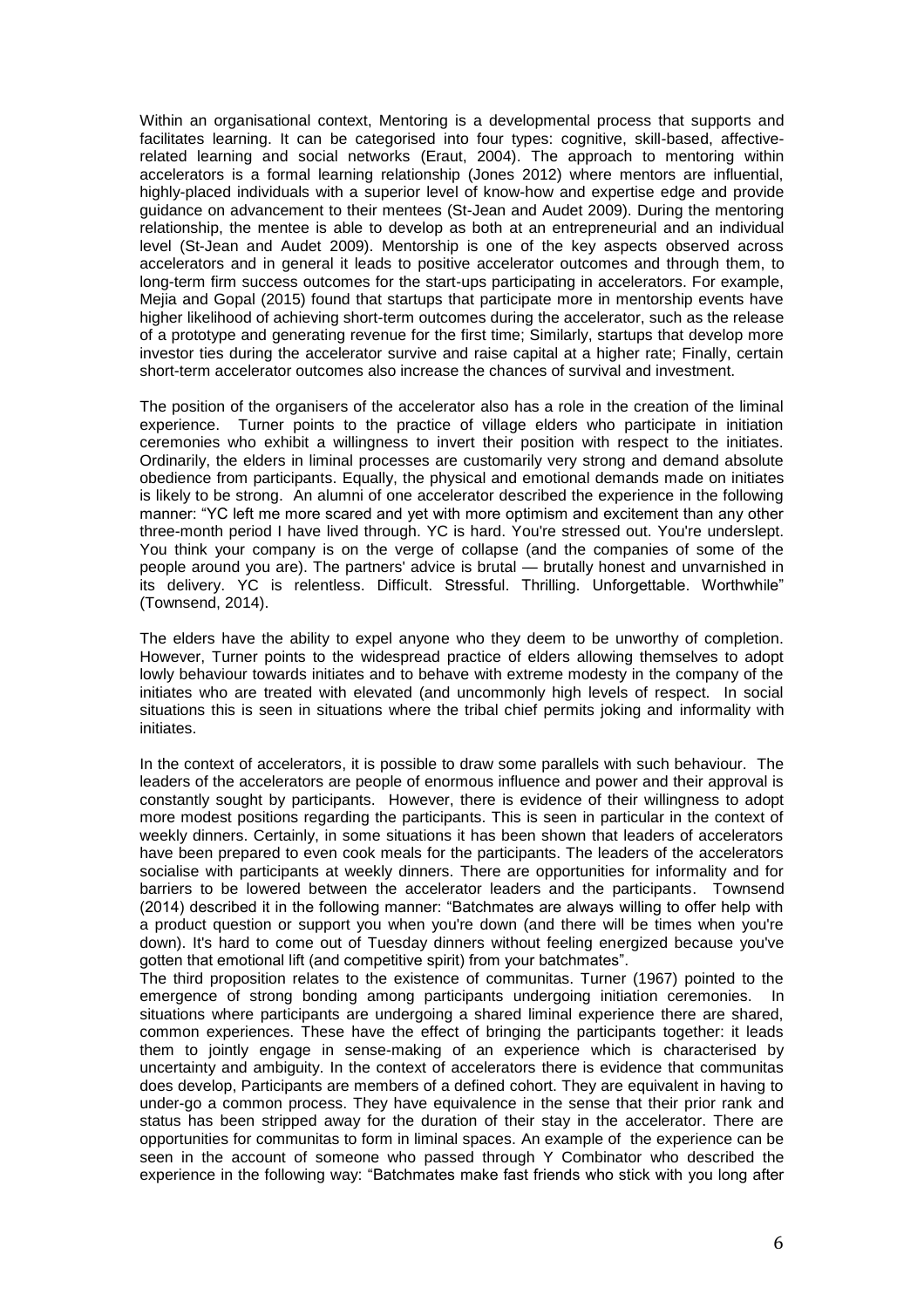YC is over. Dan, Brent, and I each invested in several companies in the batch! You go through an adventure together. Batchmates are always willing to offer help with a product question or support you when you're down (and there will be times when you're down). It's hard to come out of Tuesday dinners without feeling energized because you've gotten that emotional lift (and competitive spirit) from your batchmates (Townsend, 2014).

One such example of a liminal space is in the social events which take place on a weekly basis within accelerators. These are opportunities for particpants to meet with others who are in the accelerator and to have a chance to talk about their positions within the accelerator. There is strong evidence to suggest that the bonding between team members is particularly strong. It forms a basis upon which strong and enduring networks are formed and is also the basis for social capital formation within the cohorts.

The final stage of the process is the adoption of a new identity and reassimilation back into society. Many ritualistic processes are characterised by ceremonies where initiates are publicly recognised for completion of their rite of passage. This is seen to operate in the context of accelerators. The culmination of the accelerator program is an event commonly referred to as demo day at which participants seek to gain financial investments from investors such as venture capital firms. Prior to the event occurring participants at the accelerator will spend a considerable amount of time preparing in the sense of perfecting their presentation, their new product offering and there awareness of the issues surrounding the pitching process. The demo day is an event at which a considerable amount of publicity will be generated: participants have the opportunity to gain press coverage as part of a cohort who have completed an accelerator program and who are seeking to gain financial investment. Once demo day has passed the participants are seen as alumni of the accelerator. Such alumni are encouraged both through the strong bonds which have formed during the period of the accelerator program but also through becoming members of the wider body of alumi to develop strong network which will form the basis of strong social capital.

#### **Discussion and conclusions**

This exploratory study has provided an insight into accelerators through the use of liminality as a theoretical lens. It demonstrates that accelerators, an extremely modern form of support system for early-stage businesses is ritualistic in nature. The three stage process mapped out by van Gennep – separation, liminality and reassimilation equates to the process of accelerators. It demonstrates that accelerators are a means for rapid development of early stage businesses in which they transition from one stage to another, higher stage of development in which they are able to obtain access to funding. Accelerators have become established in a relatively short period of time but research remains limited. However, research into accelerators is somewhat more challenging than other areas of entrepreneurship research for the reasons outlined in the methodology section. Access to accelerators has been achieved via secondary sources. This has meant that the level of detail about the processes is more limited than a larger study using primary sources. There are several areas of enquiry for additional research which flow from this article. In particular, the role of communitas among batchmates is worthy of greater enquiry: the process of bonding among batchmates has been identified but it would benefit from closer, longitudinal study which would illuminate the underlying processes. The process culminates in the formation of strong bonds of enduring value which has clear implications for the creation and use of social capital among participants of accelerator programs.

#### **References**

Beech, N., (2011) Liminality and the practices of identity reconstruction. *Human Relations* 64, 285– 302. doi:10.1177/0018726710371235

Cohen, S., (2013) What Do Accelerators Do? Insights from Incubators and Angels. innovations 8, 19–25.

Cohen, S., Hochberg, Y.V., (2014) Accelerating startups: The seed accelerator phenomenon. Available at SSRN 2418000.

Cohen, Y.A., 1964. The establishment of identity in a social nexus: the special case of initiation ceremonies and their relation to value and legal systems. *American Anthropologist* 529–552.

Czarniawska, B., Mazza, C., (2003) Consulting as a liminal space. *Human relations* 56, 267–290.